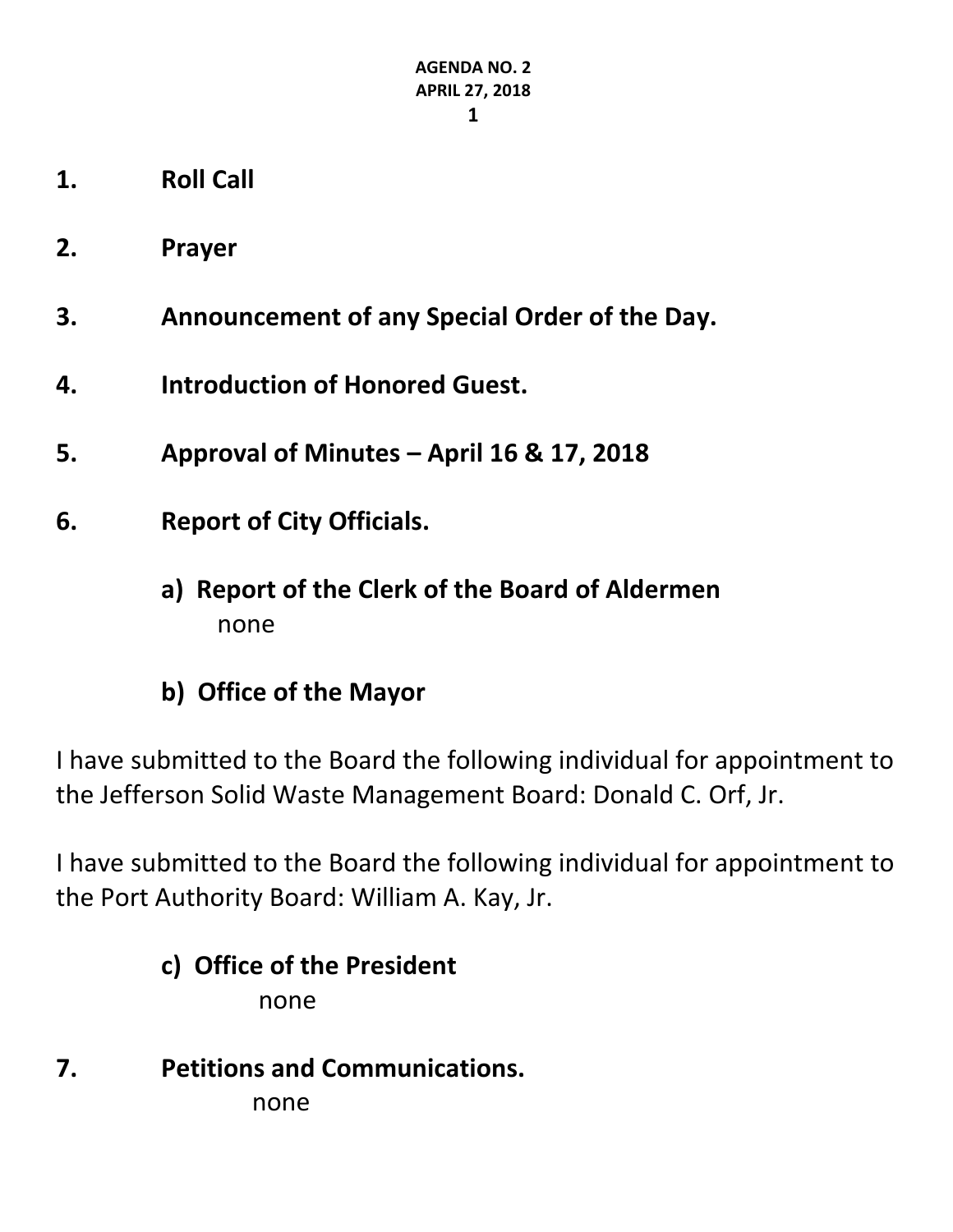- **8. Board Bills for Perfection – Informal Calendar.** none
- **9. Board Bills for Third Reading - Informal Calendar.** none
- **10. Resolutions – Informal Calendar.** none
- **11. First Reading of Board Bills.**
- B.B.#2 Martin An Ordinance recommended by the Planning Commission on February 7, 2018, to change the zoning of property in City Block 3084, from "J" Industrial District and "K" Unrestricted District to the "K" Unrestricted District only, at 7500-18 S. Broadway and containing an emergency clause.
- B.B.#3 Vollmer An Ordinance recommended by the Planning Commission on February 7, 2018, to change the zoning of property in City Block 4741, from "A" Single-Family Dwelling District and "F" Neighborhood Commercial District to the "A" Single-Family Dwelling District only, at 5201 Fyler; and containing an emergency clause.
- B.B.#4 Coatar An ordinance recommended by the Board of Public Service to conditionally vacate travel in 10 foot wide "L" shaped alley in City Block 798 as bounded by Shenandoah, 10th St., Lami and Menard in the City.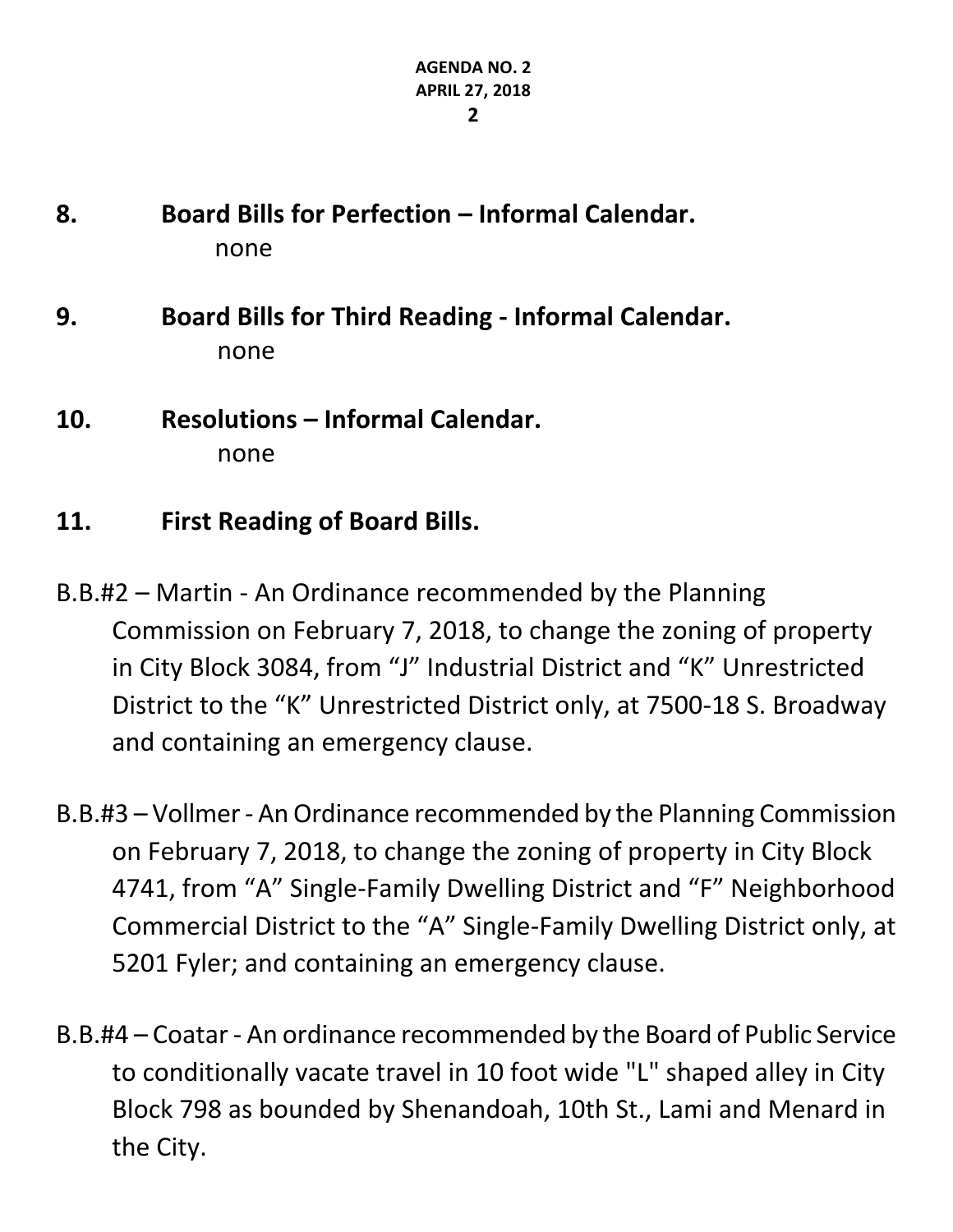- B.B.#5 Vaccaro An Ordinance establishing a Detention Facility Advisory Commission that shall receive public complaints regarding the City of St. Louis Justice Center and Medium Security Institution detention facilities and shall, at its discretion, review and investigate such complaints as well as patterns of issues and systemic concerns the City's detention facilities and their operation it has identified and where the Commission deems appropriate, make recommendations to the Department of Public Safety, the Board of Aldermen, and Mayor with respect to Corrections.
- B.B.#6 Howard An ordinance repealing Ord. 70475 and in lieu Thereof enacting a new Ordinance to be known as the City Whistleblower Law, pertaining to reporting improper governmental action and providing protection from retaliatory action for reporting and cooperating in the investigation and/or prosecution of improper governmental action; containing definitions, procedures for reporting improper governmental action and retaliation, and penalties; and containing severability and emergency clauses.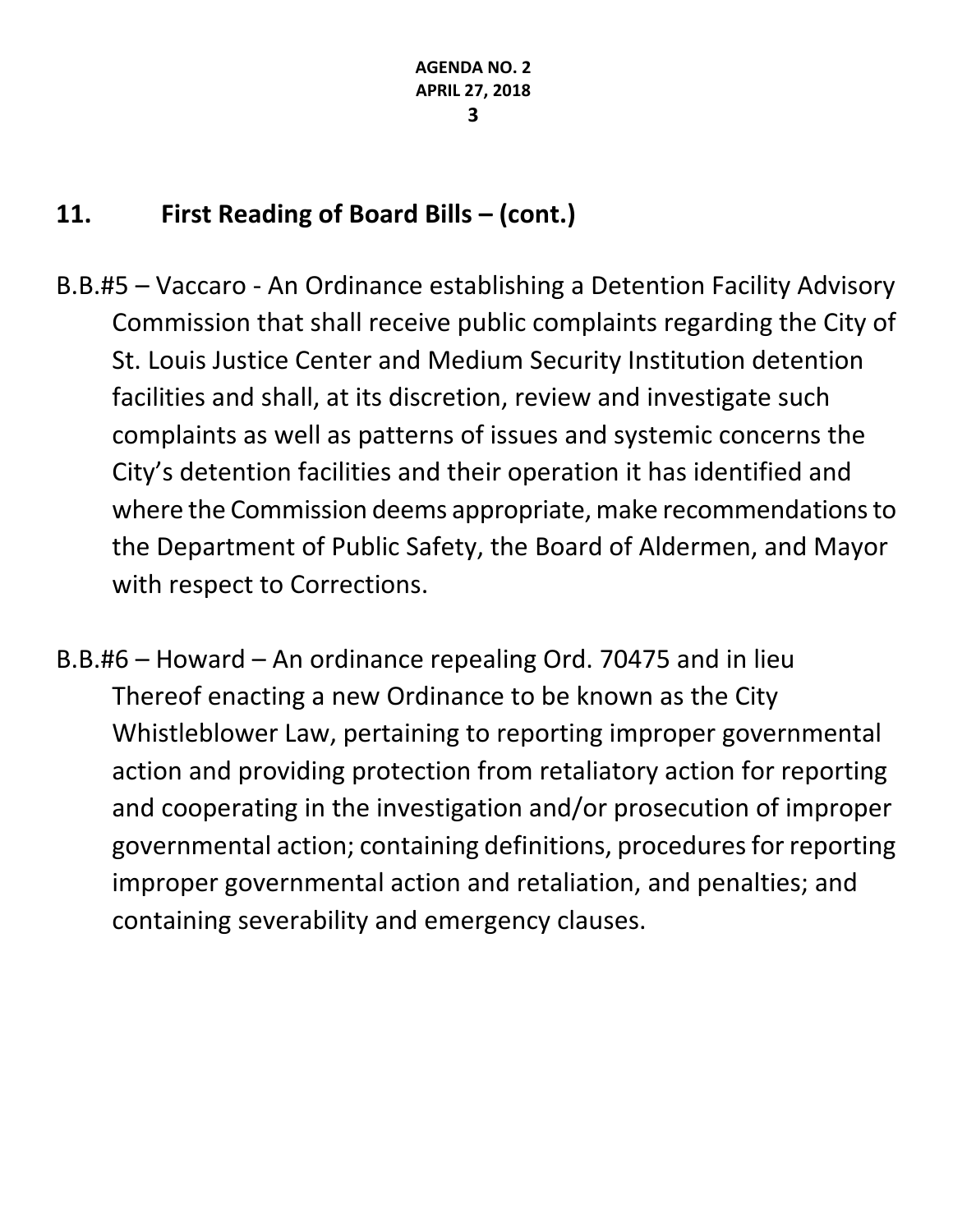- B.B.#7 Davis An Ordinance recommended and approved by the Airport Commission, the Board of Public Service, and the Board of Estimate and Apportionment, establishing and authorizing a public works and improvement program at St. Louis Lambert International Airport, at a total estimated cost of Fifteen Million Dollars (\$15,000,000); authorizing an initial appropriation in the total amount of Five Million Three Hundred Eighty Two Thousand Five Hundred Forty Three Dollars (\$5,382,543) from the Airport Development Fund; and containing a severability and an emergency clause.
- B.B.#8 Davis An Ordinance recommended and approved by the Airport Commission and the Board of Estimate and Apportionment authorizing a First Supplemental Appropriation in the total amount of Four Hundred Eighty One Thousand Three Hundred Two Dollars (\$481,302) from the Airport Development Fund, into the Airfield, Building & Environs Ordinance 70570 approved July 10, 2017, for the payment of costs authorized therein; and containing an emergency clause.
- B.B.#9 Ingrassia An ordinance to revise Ordinance 70736, approved March 2, 2018, pertaining to the collection of administrative citation fines assessed by the Building Commissioner; containing a severability clause and an emergency clause.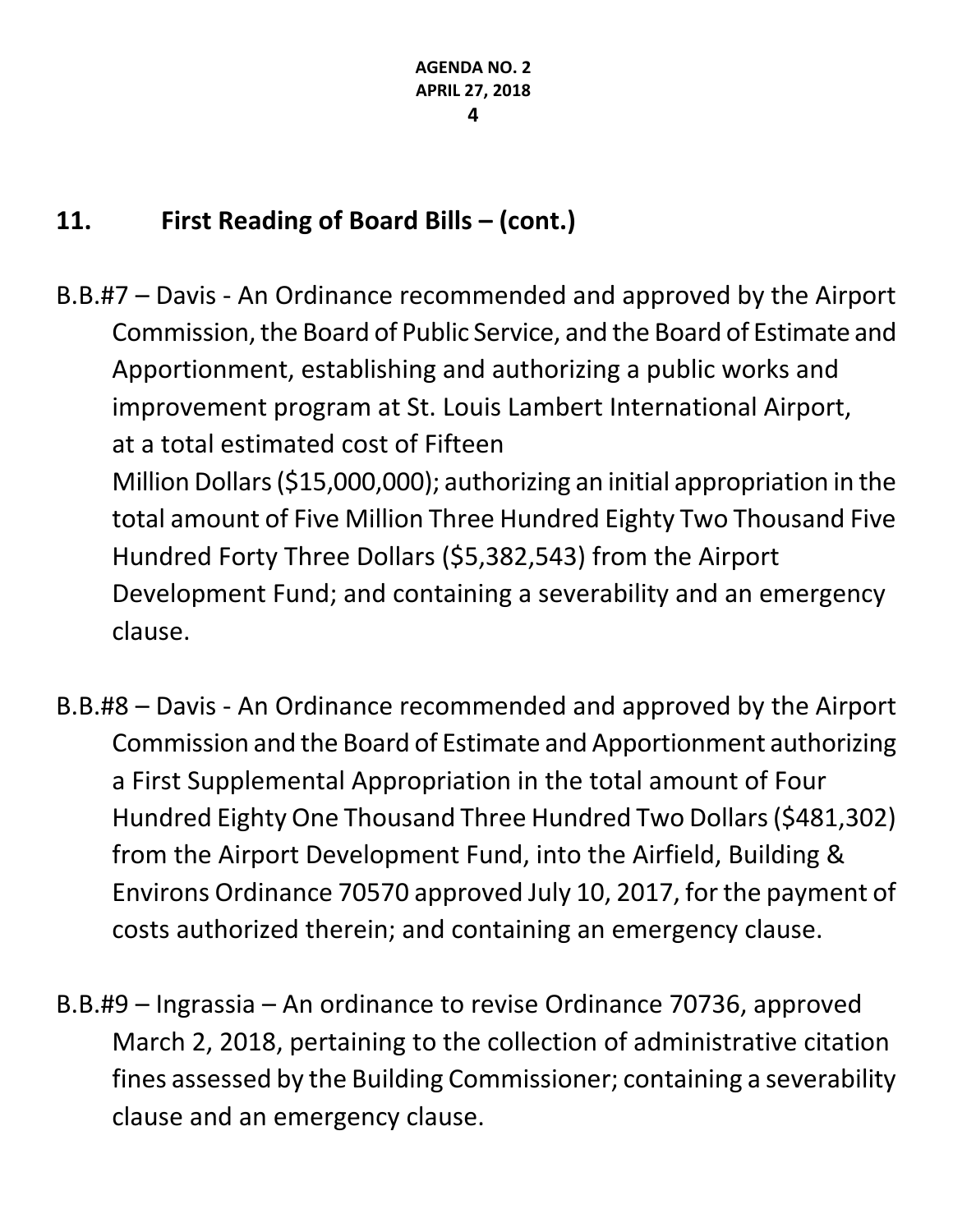B.B.#10 – Coatar/Ingrassia - An Ordinance pertaining to the Zoning Code requiring that certain uses that are regulated by a plat and petition process under the License Code and Building Code be made a conditional use, prohibited use, or use by right under the Zoning Code.

B.B.#11 – B.B.#19 – NUMBERS NOT USED THIS SESSION.

- B.B.#20 Spencer An ordinance approving a Redevelopment Plan for 3452 Oregon.
- B.B.#21 Howard An ordinance submitting to the qualified voters of the City, a proposal to revise Section 2 of Article VIII of the City Charter which requires City employees to reside within the boundaries of the City and thus allow said employees, except for City Agency and Department Directors appointed by the Mayor, to reside outside of the boundaries of the City, and; providing for an election to be held for voting on the proposed revision and the manner of voting thereat and; for the publication, certification, deposit, and recording of this ordinance; and containing an emergency clause.
- B.B.#22 Spencer An ordinance approving a Redevelopment Plan for 3429-3431 Ohio.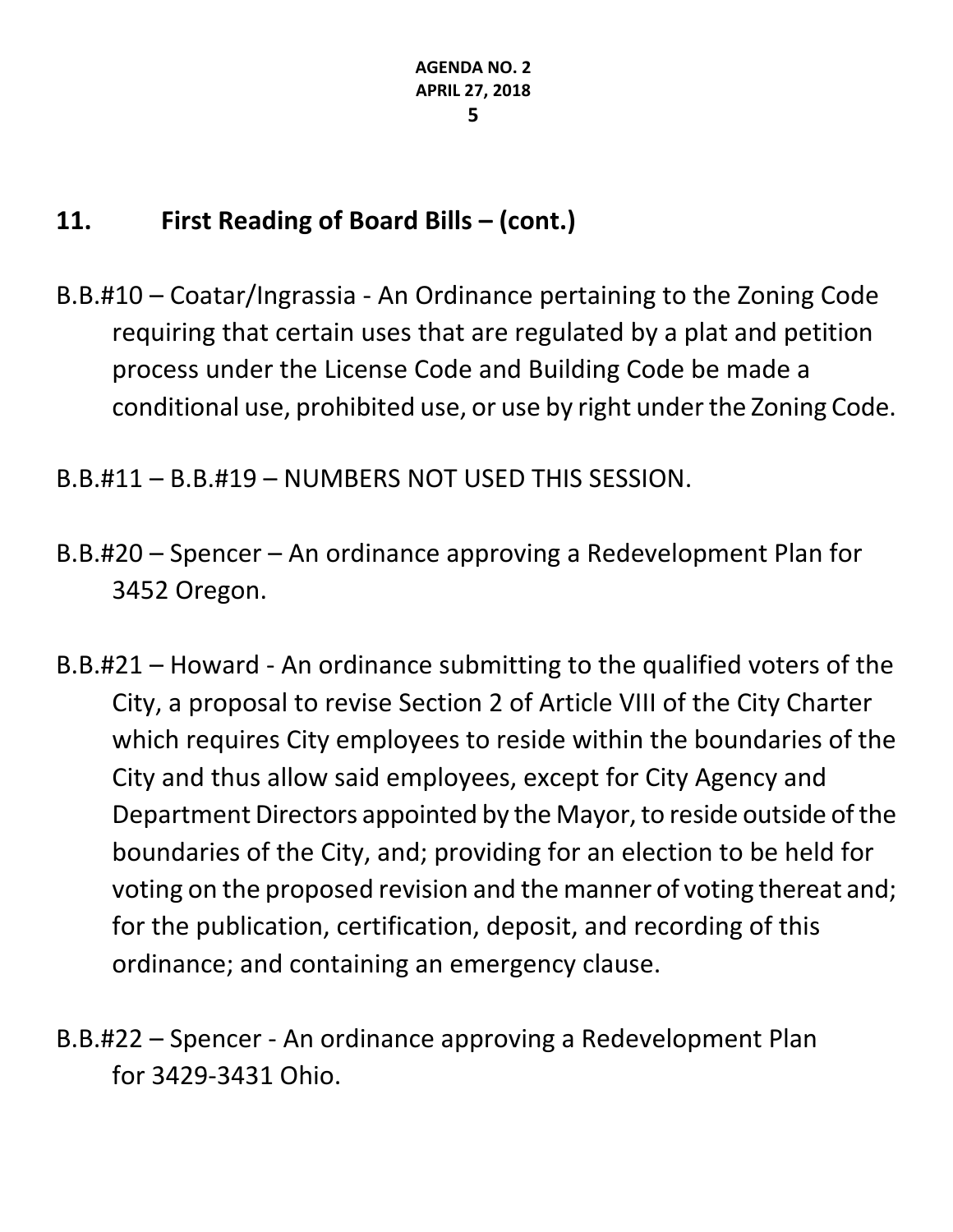- B.B.#23 Guenther An ordinance approving a Redevelopment Plan for 3520 Wisconsin.
- B.B.#24 Coatar/Ingrassia An ordinance promoting the use of energy Efficient heating through the connection to the Downtown Steam Distribution system; requiring the continual use of the Downtown Steam Distribution System for any development project occurring in Downtown St. Louis seeking Municipal Financial Incentives; prohibiting the Clean Energy Development Board of the City from approving financing for any project that would result in a commercial building disconnecting from or no longer using the Downtown Steam Distribution System for heat; a portion of the net profits be remitted to the SWMDC and containing a severability clause.
- B.B.#25 Muhammad An ordinance submitting to the qualified voters of the City a proposed amendment to the Charter of the City to maintain the Board of Aldermen as body of twenty-eight Aldermen representing twenty-eight wards, and preventing its reduction beginning December 31, 2021, to a body of fourteen Aldermen representing fourteen wards as called for under Article I, Section 3 of the City Charter; providing for an election to be held for voting on the proposed amendment and the manner for the voting; and for the publication, certification, deposit, and recording of this ordinance; and containing an emergency clause.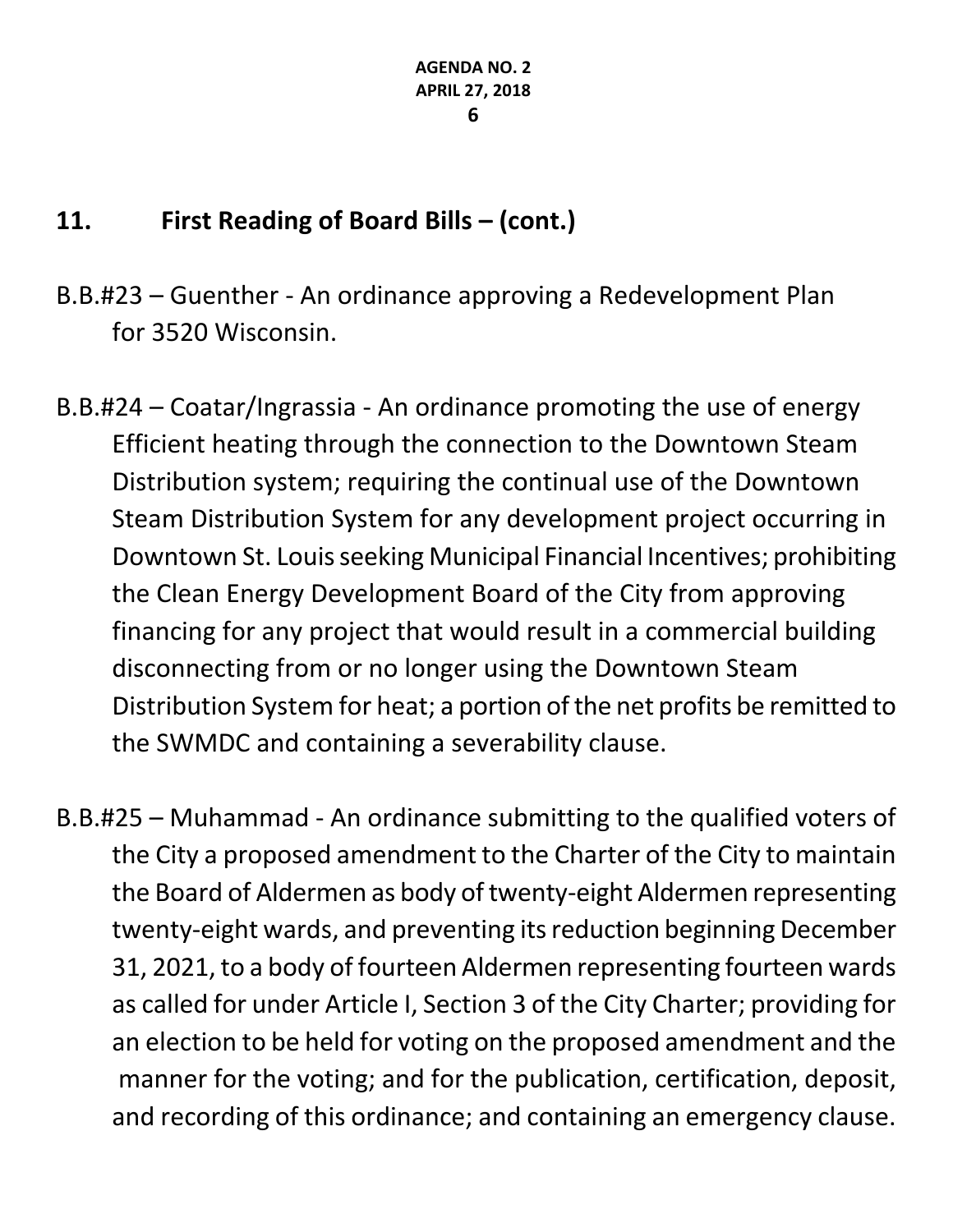- B.B.#26 Ingrassia An ordinance to revise Ordinance 70737, approved March 2, 2018, pertaining to enforcement of code violations related to buildings, structures and premises in the City; by amending Ordinance 70737, Section Once Sub-section C, related to the procedures for the collection of administrative citation; containing a severability clause and an emergency clause.
- B.B.#27 Moore An ordinance repealing Ordinance 70087 and in lieu thereof enacting a new ordinance prohibiting the issuance of any package or drink liquor licenses for any currently non-licensed premises within the boundaries of the Fourth Ward Liquor Control District and containing an emergency clause.
- B.B.#28 Davis An ordinance approving a Redevelopment Plan for the 2647-2651 Washington
- B.B.#29 Davis An ordinance approving a Redevelopment Plan for the Tiffany Neighborhood Scattered Sites Area.
- B.B.#30 Muhammad An Ordinance directing the Director of Streets to temporarily close, barricade, or otherwise impede the flow of traffic on Anderson at the north curb line of Dryden, and containing an emergency clause.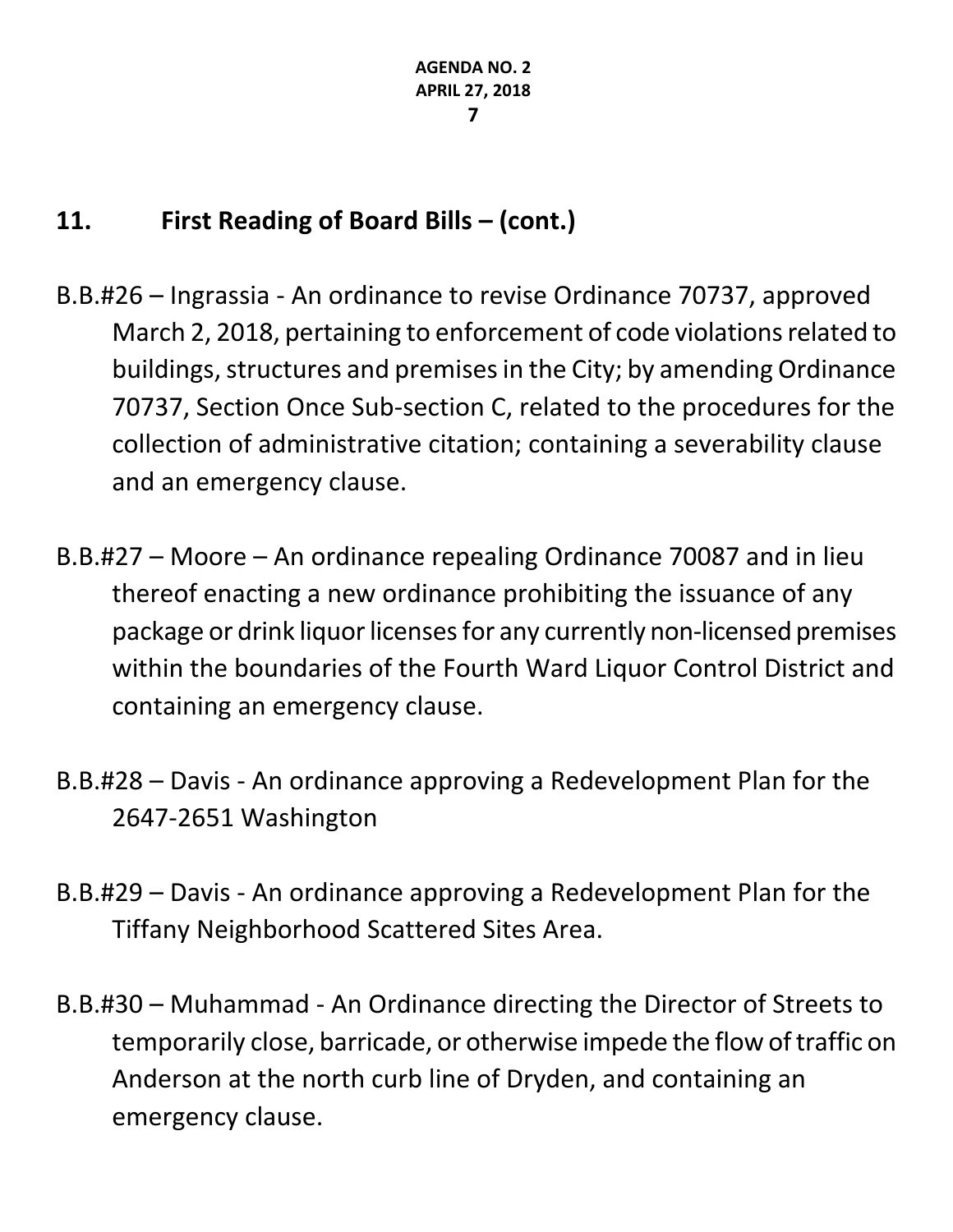- B.B.#31 Vaccaro An Ordinance establishing a four way stop site site at the intersection of Mardel and Sulfur regulating all traffic traveling eastbound and westbound on Mardel at Sulfur and regulating all traffic traveling northbound and southbound on Sulfur at Mardel, and containing an emergency clause.
- B.B.#32 Boyd An Ordinance concerning certain business license regulations set forth in Title 8, which require the completion of a plat and neighborhood consent petition prior to obtaining an occupancy permit; repealing Ordinances 56788, 57294, and 58645, pertaining to Arcades containing a severability clause; and an effective date clause.
- B.B.#33 Martin An ordinance approving a Redevelopment Plan for the 532 Bates.
- B.B.#34 Murphy An ordinance approving a Redevelopment Plan for the 5019, 5032 & 5034 Ulena.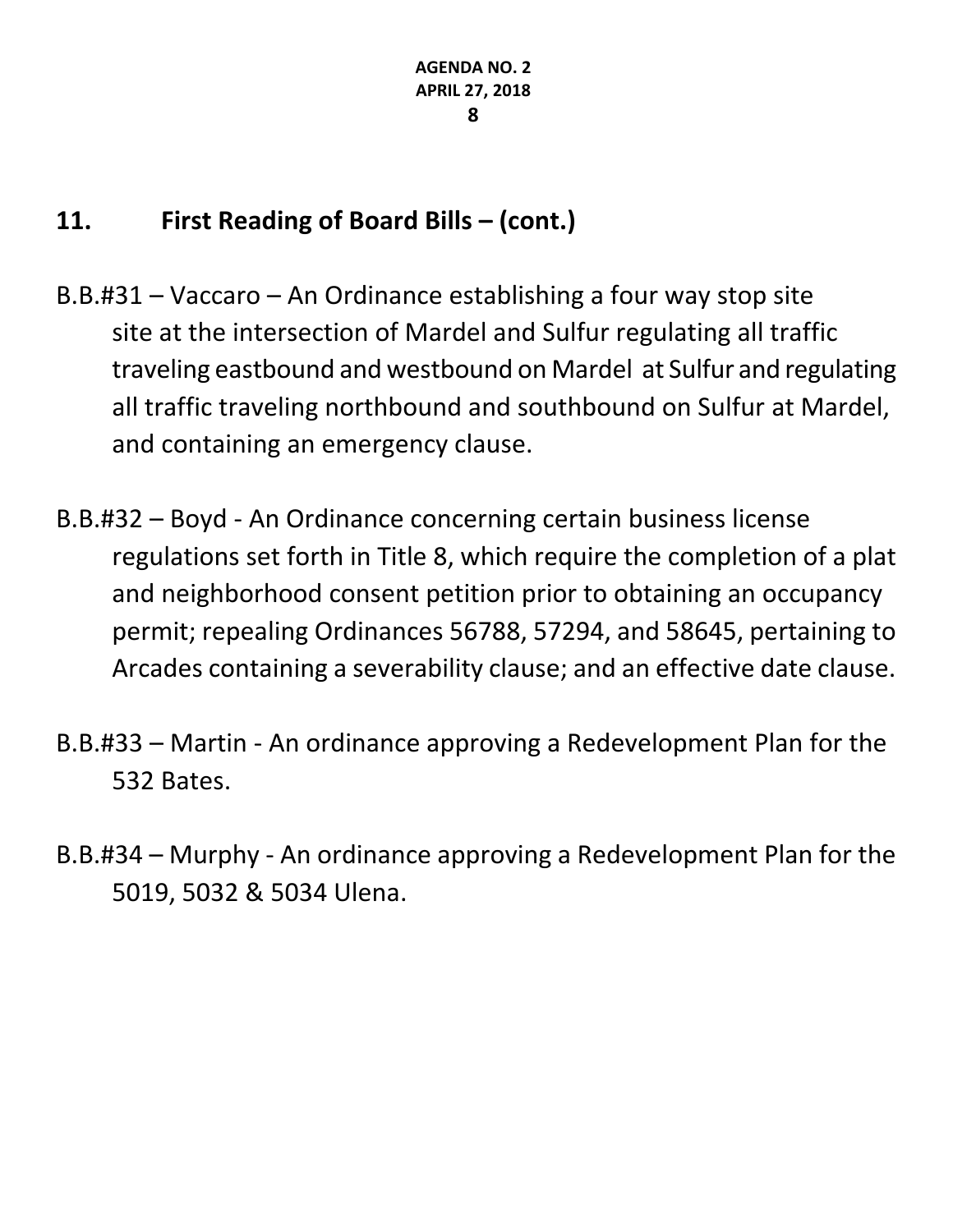- B.B.#35 Spencer/Ogilvie/Navarro/Green/Martin/Ingrassia/ Rice – An Ordinance pertaining to campaign contribution limits; amending Ordinance 70357 Sections 1 and 3, and repealing Section 4 of said ordinance, to acknowledge newly passed State of Missouri maximum limits on campaign contributions and to decrease maximum limits on campaign contributions for local elections as provided herein.
- B.B.#36 NUMBER NOT USED THIS SESSION
- B.B.#37 Kennedy An ordinance pertaining to the authorization of a mutual aid agreement between the City of St. Louis and St. Clair County, Illinois, for St. Clair County, Illinois, law enforcement officer employees to provide law enforcement services and activities on MetroLink property within the city limits; containing definitions; a severability clause; and an emergency clause.
- B.B.#38 Williamson An ordinance approving a Redevelopment Plan for 5780 McPherson.
- B.B.#39 Martin An ordinance approving a Redevelopment Plan for 7401 Vermont.
- B.B.#40 Ogilvie An ordinance approving a Redevelopment Plan for 6452 Nashville Ave. & 6453 Wade.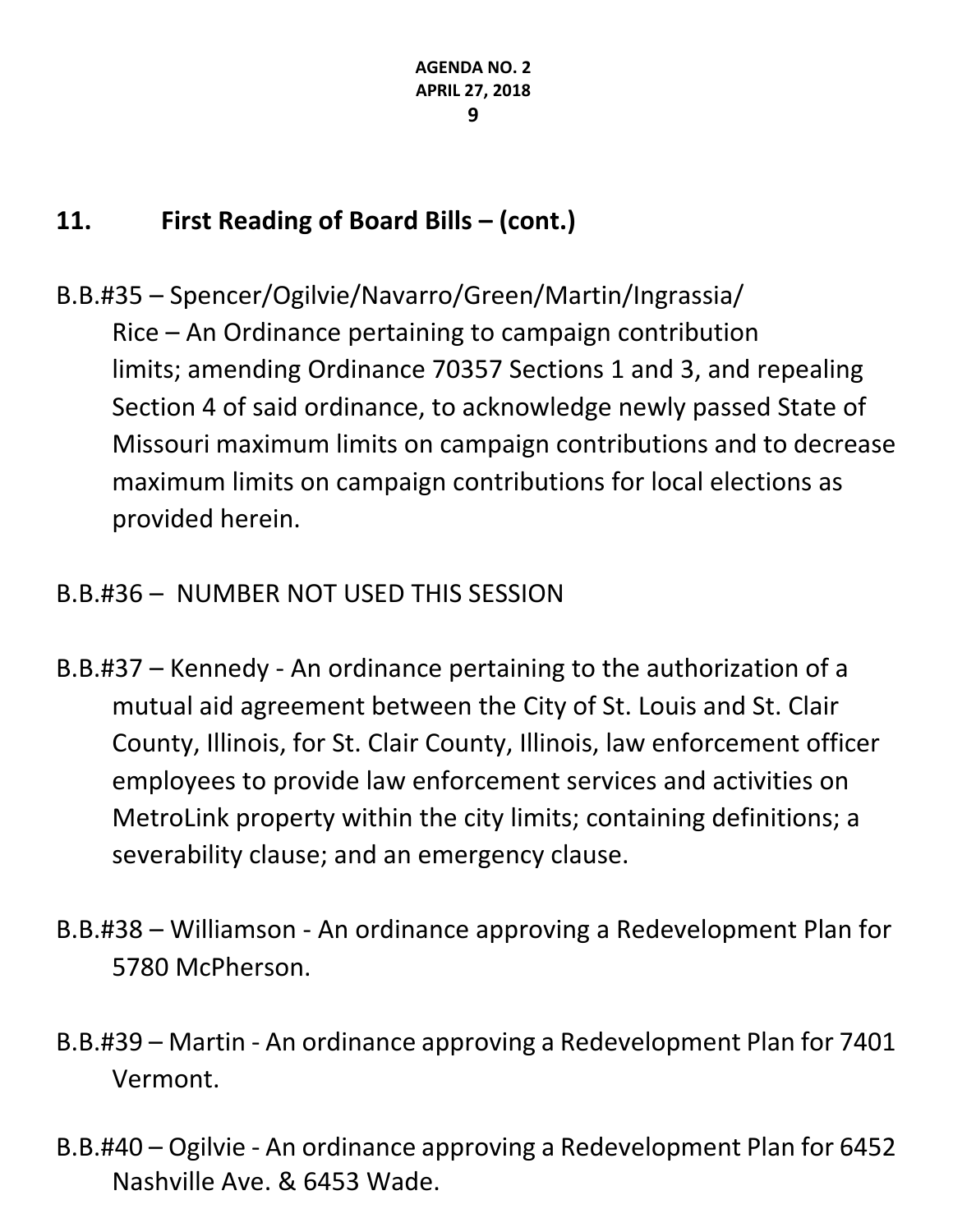#### **12. Reference to Committee of Board Bills.**

- TC B.B.#7 #8
- STR B.B.#4 #30 #31
- HUDZ B.B.#2 #3 #10 #22 #23 #24
- LEG B.B.#6 #21 #25 #35
- NDC B.B.#20 #28 #29 #33 #34 #38 #39 #40
- PS B.B.#5 #9 #26 #27 #37
- **13. Second Reading and Report of Standing Committees.** none
- **14. Report of Special Committees** None
- **15. Perfection Consent Calendar.** none
- **16. Board Bills for Perfection** none
- **17. Third Reading Consent Calendar** none
- **18. Third Reading/Report of Engrossment and Final Passage** none
- **19. Report of the Enrollment Committee.** None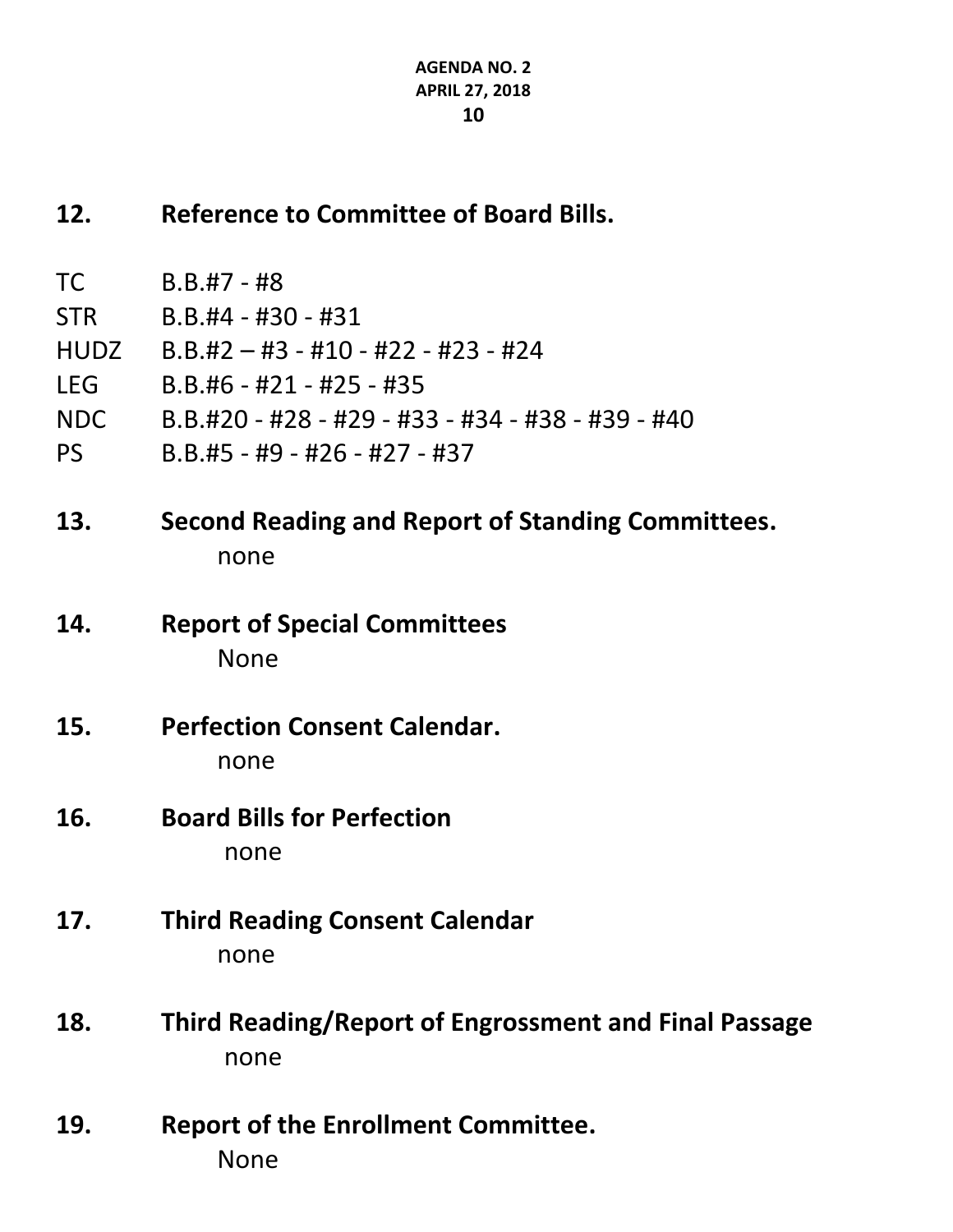# **20. Courtesy Resolutions Consent Calendar**

- Res.#5 Bosley/Pres. Reed/Moore/Hubbard/Ingrassia/Coatar/Rice/ Guenther/Vollmer/Arnowitz/Murphy/Roddy/Kennedy/Davis/ Muhammad/J. Boyd/Vaccaro/Cohn/Williamson/P. Boyd/ - The Board of Aldermen notes the passing of our dear friend and civil rights activist Eric Vickers.
- Res.#6 Arnowitz/Martin/Murphy/Howard The Board of Aldermen pause to congratulate Captain Steven Mueller on his many achievements.
- Res.#7 Vaccaro/Pres. Reed/Coatar/Arnowitz/Murphy/Howard/ Oldenburg/Davis – The Board of Aldermen pause to congratulate Police Sergeant Thomas J. Rund on his retirement.
- Res.#10 Kennedy Installation celebration of the Reverend Robert Earl Houston.
- Res.#11 Oldenburg The Board of Aldermen recognize Cade Jones' achievement of the highest honor in Scouting, Eagle Scout, and acknowledge his accomplishments and contributions to City.

# **21. First Reading of Resolutions.**

- Res.#8 Martin Enterprise Zone for U.S. Durum Milling, Inc.
- Res.#9 Vollmer Enterprise Zone for St. Louis Properties Inc.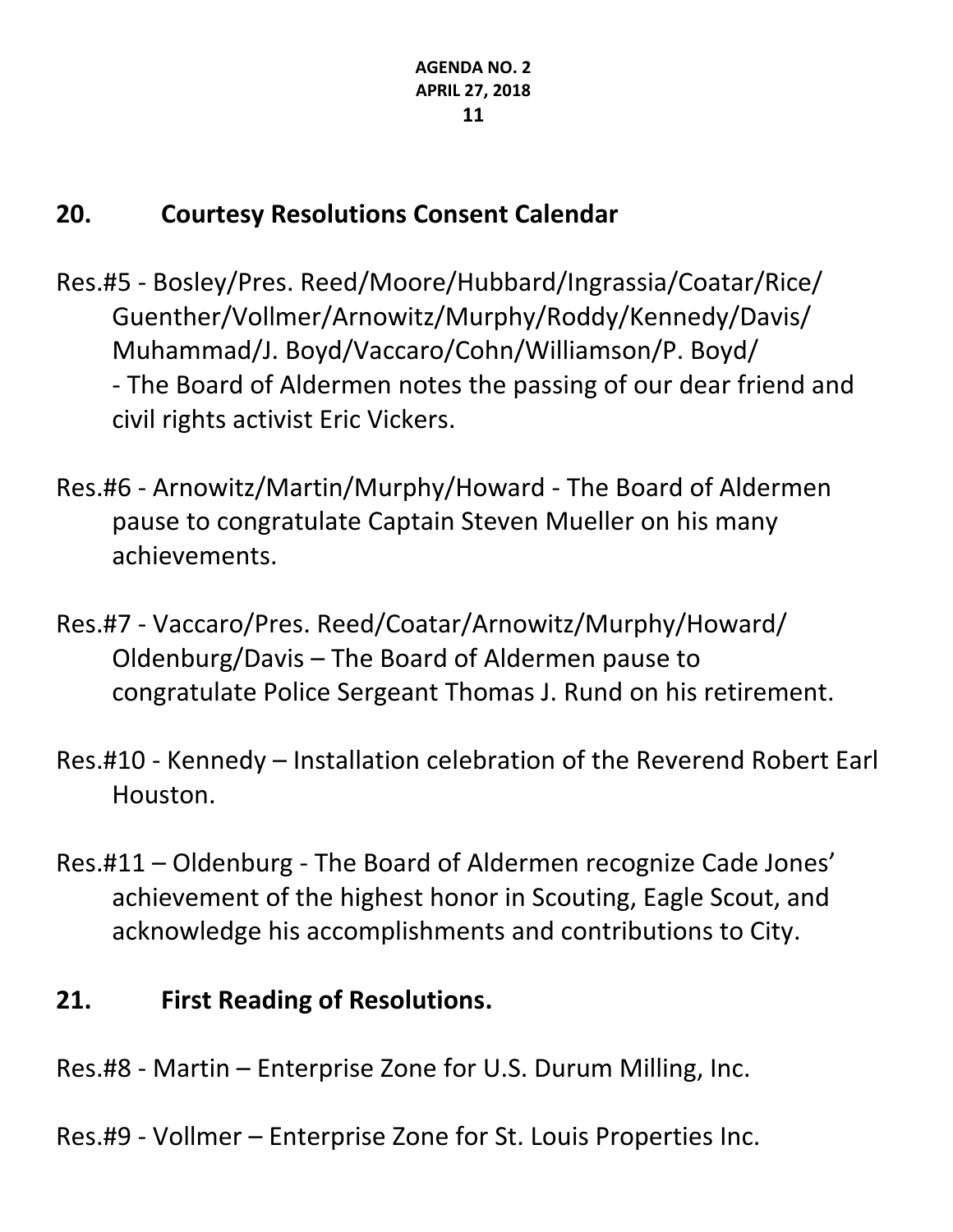- **22. Second Reading Resolutions, Committee Reports & Adoptions.** none
- **23. Miscellaneous and Unfinished Business.** none
- **24. Announcements**

**MONDAY, APRIL 30, 2018**

**NO MEETINGS**

**TUESDAY, MAY 1, 2018**

**NO MEETINGS**

**WEDNESDAY, MAY 2, 2018**

**NO MEETINGS**

**THURSDAY, MAY 3, 2018**

**NO MEETINGS**

**FRIDAY, MAY 4, 2018**

**FULL BOARD MEETING – 10:00 A.M. - CHAMBERS**